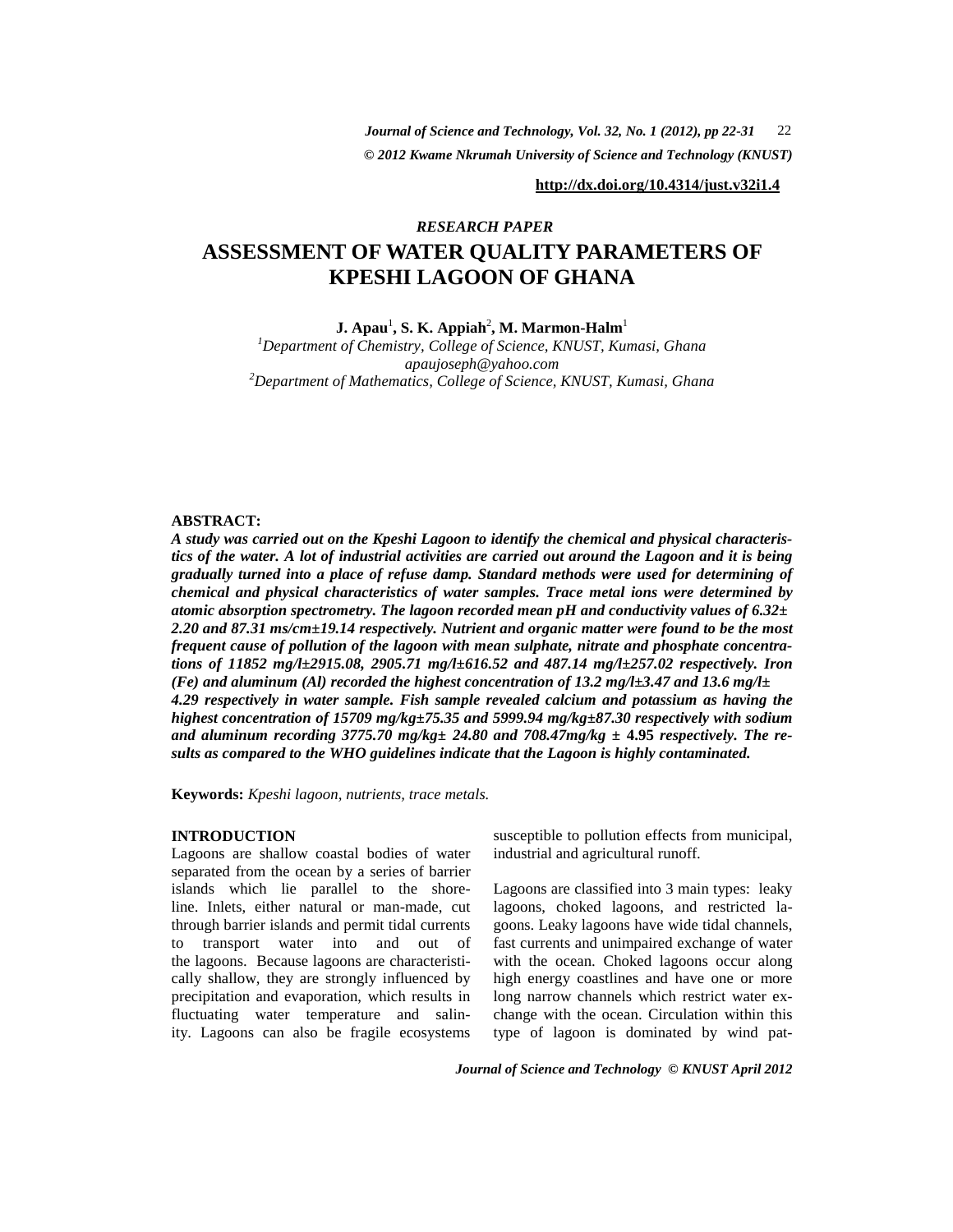terns. Restricted lagoons have multiple channels, well defined exchange with the ocean, and tend to show a net seaward transport of water. Wind patterns in restricted lagoons can also cause surface currents to develop, thus helping to transport large volumes of water downwind (Kjerfve 1986).

Lagoons are very important water bodies providing habitat for a wide range of flora and fauna. It provides a source of plant generic materials for research work (Ansah-Asare, *et al*.,1998). Lagoons and the vegetations that occur in them also improve evaporation and transpiration and thereby help stabilise the climate of the areas around them. Vegetation such as mangrove and forested wetlands also serve as wind-breaks and help to dissipate the force and impact of coastal storm surges (Dugan, 1990).

In Ghana, coastal wetlands are also centres for economic activities as they provide the environment for salt wining, fishing and vegetable growing.

 Existing literature reveals that urbanization, high population growth, fuel wood gathering, salt and sand wining are among the major factors threatening mangrove and wetland ecosystems along the coast of Ghana. Some of these sites have come under the pressure of excessive human activity mainly estate development and uncontrolled ground water exploitation in the basins. (Ansah-Asare *et al*., 2001).

The Kpeshie lagoon, located 11 km East of Accra was originally fed by the sea making the area hydrographic. As a result of increase in population and urbanization, portions of the lagoon have been reclaimed and developed for residential purposes. The aim of this work is to find out the extent to which the activities carried out around the lagoon has impacted on its physico-chemical parameters. The main aim is to determine the physical and chemical parameters as well as some trace metals from the lagoon.

## **METHODOLOGY Study area**

The Kpeshi Lagoon lies on latitude 5.566 with latitude dimension of 5° 34' 0 N and longitude - 0.133 with longitudinal dimension of  $0^{\circ}$  -8' 0 E (Fig. 1). The lagoon is characteristically located on a low lying plain i.e. between Whitller Baracks corridor, on the eastern side and the La -Trade Fair corridor to the west where it forms a marshy zone. Due to on-going road and bridge construction activities, the lagoon seems to be divided into two with a portion on the other side of the bridge joining the sea occasionally. There is another portion of the water body isolated along the La-Palm-Zenith College road. The wetland covers an area of 22  $km<sup>2</sup>$  and comprises sand dune, open lagoon, marshy lands and scrublands. Due to recent developments, the wetland could be categorised into four sections. The first and second sections extend from La Trade-Fair centre to La-Palm Royal Hotel whereas the third section stretches from Teshie town. The fourth segment extends from Zenith College-Exopa lane. All four sections have various inlets into the lagoon. Unfortunately, the third and fourth sections are currently drying up due to pollution. The first and second have had their own fair share of the pollution but on a small scale compared to the former. Over the years, various educational and entertainment facilities as well as a gas filling station and a washing bay have been constructed around the vicinity. The more prominent constructions include Zenith College, La-Palm Royal Hotel, and Exopa Fashions. Fig. 2 are plates which shows portions of the Kpeshi Lagoon which has been turned to refuse dump through human activities.

A brief survey of the area was done and sampling points selected based on accessibility. Table 1 describes the sampling spots selected.

## **Hydrometeorology and Hydrological condition**

Meteorological data from the Kotoka International Airport, Accra was used for the study. Due to its proximity to the lagoon, the data was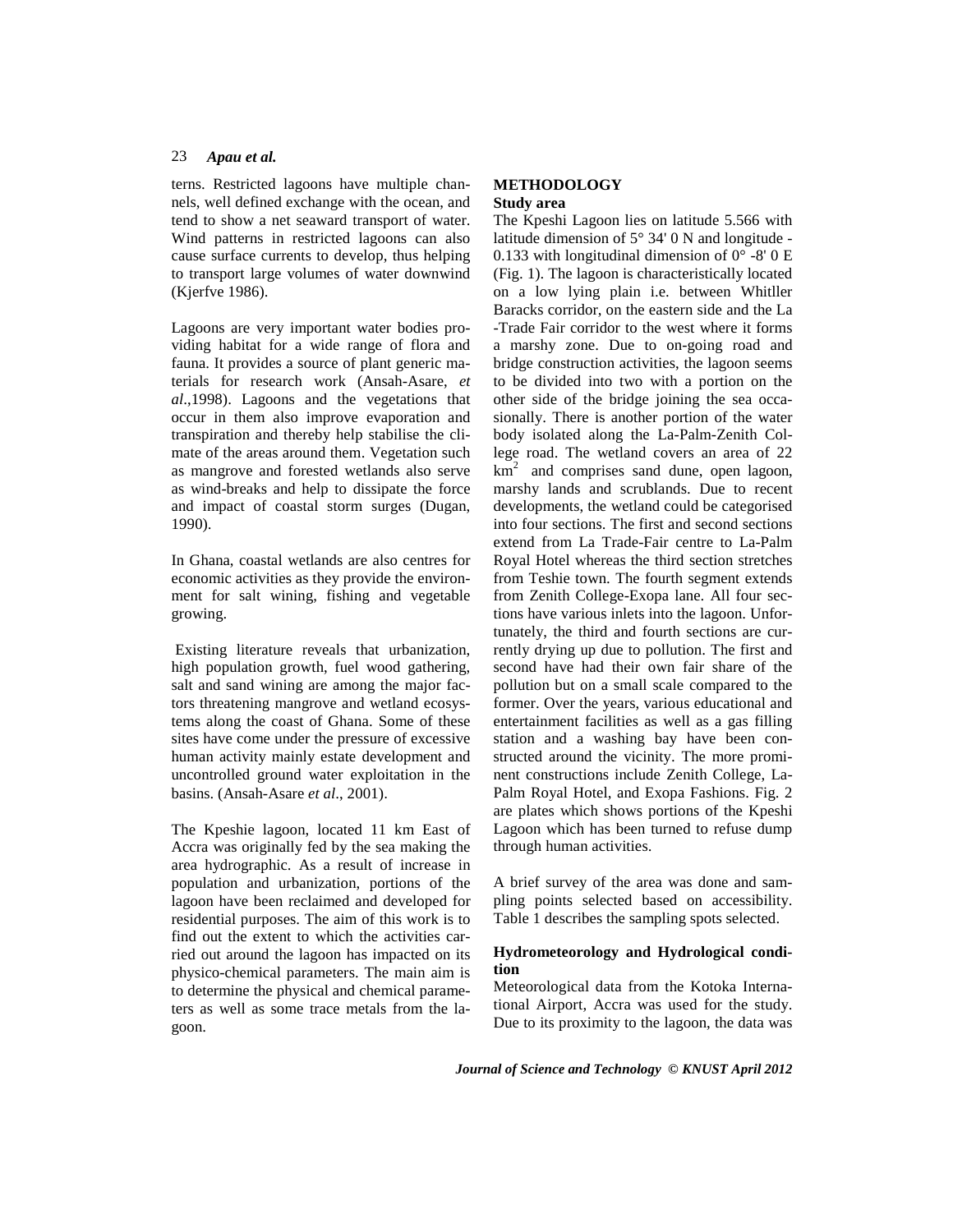

*Assessment of water quality parameters...* 24

**Fig.1: Map of Accra East showing the study area (Kpeshi Lagoon)** 

not expected to vary much although minor local variations are usually anticipated.

The study area lies in a semi-arid coastal savannah zone with mean annual rainfall of about 800 mm occurring in two rainy seasons. The first season accounts for about 65% of total rainfall and it usually begins in March and ends in late July while the second begins in mid-August and ends in October. Temperature variation is minimal throughout the year with a mean monthly temperature ranging between 24  $\rm{^{\circ}C}$  in August and 28.1  $\rm{^{\circ}C}$  in March.

Pan evaporation data from Accra indicates high evaporation rates occurring between March-April and also October-November with an estimated annual value of 1400 mm. Relative humidity is generally high varying from 65% in the afternoon and up to 95% at night.

### **Glass Ware**

High density 1.5 l plastic containers were pretreated by washing with acetone to get rid of organic substances such as grease and fat resdues. They were then washed with detergent and rinsed with deionised water before they were soaked in 0.1 M nitric acid solution for 48 hours. The containers were rinsed with deionised water and made ready for use.

### **Sampling Mode**

Water samples were collected from the sampling sites using cleaned high density 1.5 l plastic bottles. At the sampling points, the bottles were lowered into the lagoon at a depth of about 30 cm below the water surface. Water samples for dissolved oxygen analysis were collected separately into 300 ml plastic BOD bottles. The dissolved oxygen was fixed on the spot by adding 2ml each of  $MnSO<sub>4</sub>$  and alkaliazide-iodide solution. Samples for Biochemical Oxygen Demand (BOD) were collected into other 300 ml plastic bottles for subsequent incubation. Samples were stored on ice pack in coolers and transported to the laboratory.

### **Experiments**

Standard methods prescribed in American Public Health Association (APHA, 1998) and Env-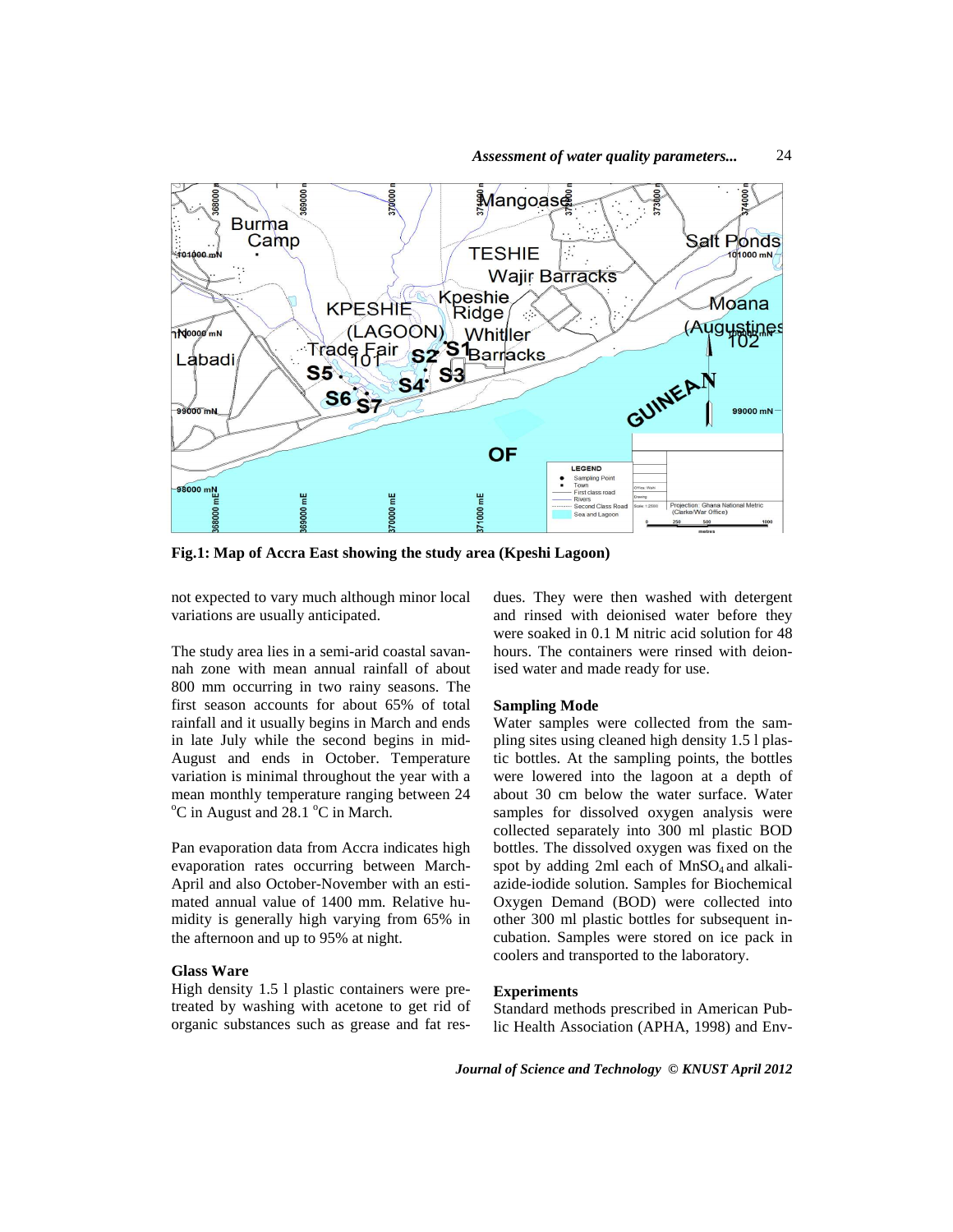

**Fig. 2: Plates showing various sections along the lagoon**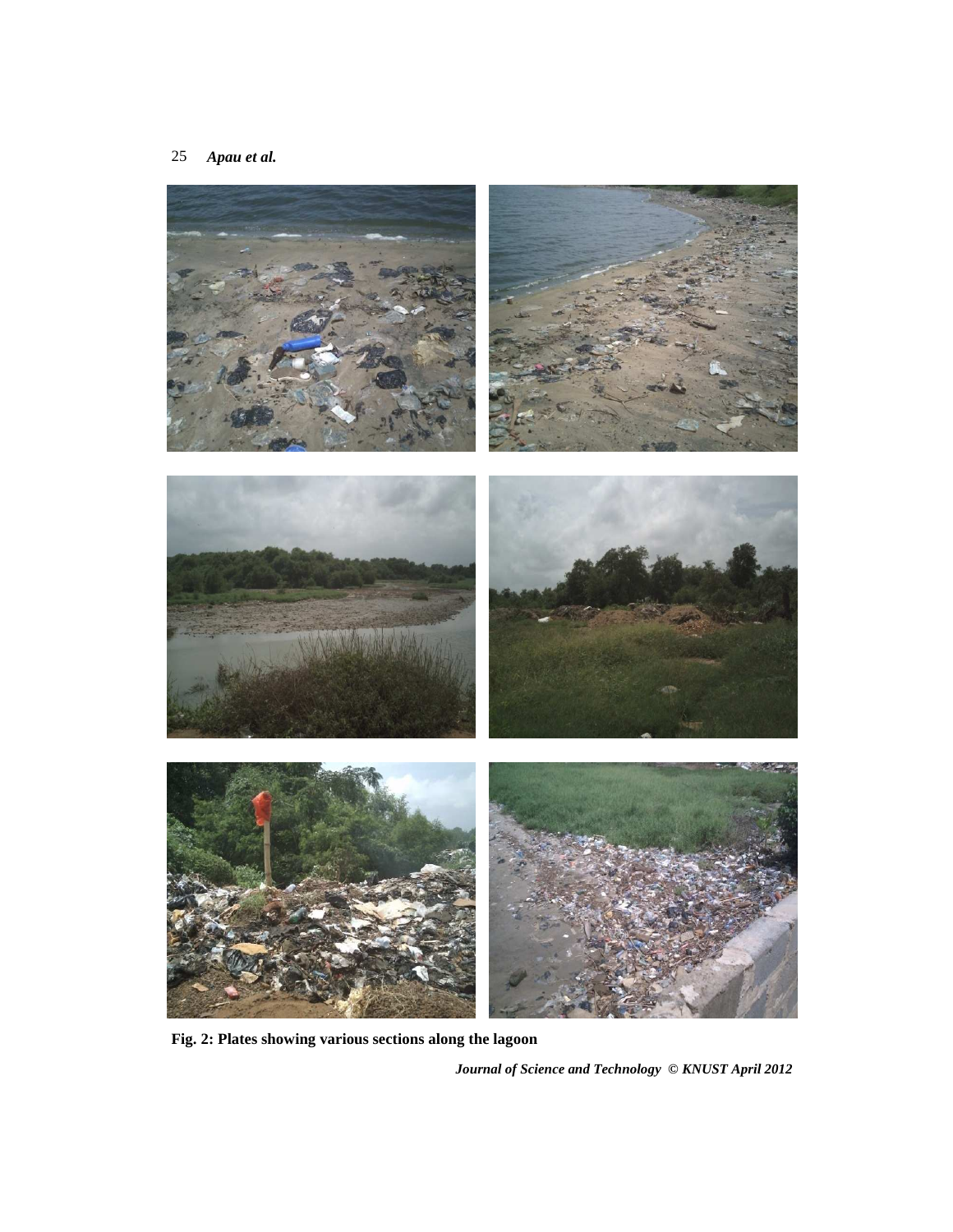| <b>Sampling point code</b> | Location                                   |
|----------------------------|--------------------------------------------|
| <b>S1</b>                  | Up stream site 1 before bridge from Accra  |
| S <sub>2</sub>             | Up stream site 2 outlet from Labadi Hotel  |
| S <sub>3</sub>             | Up stream site 3 before bridge from Teshie |
| <b>S4</b>                  | Down stream 4 before bridge from Teshie    |
| S <sub>5</sub>             | Down stream 5 gas station outlet           |
| S6                         | Down stream 6 outlet from Exopa Burg       |
| S7                         | Down stream 7 opposite La-Palm Hotel       |

**Table 1: Description of sampling points** 

ironmental Protection Agency (EPA, 1983) were used to analyse water samples at the Chemistry Laboratories of the Ghana Atomic Energy Commission. All analyses were done in triplicates to ascertain reproducibility and quality assurance. The pH, temperature, conductivity and total dissolved solids (TDS) were determined on site. Portable Hach pH meter calibrated with buffers 4, 10, and 12 was used for the pH readings. Calibrated Portable Hach Sension 5 conductivity meter was used to measure the temperature, conductivity and total dissolved solids in the water. Alkalinity and total hardness were determined by titrimetric method and chloride was determined by the Mohr Argentometric method. Sulphate, phosphate and nitrate were determined by colorimetric method using colorimeter (HACH DR/890). Flame emission photometric method was used to determine sodium and potassium. Trace metals were analysed by flame atomic absorption spectrometer (Perkin 3110). The open reflux titrimetric method and Winkler's azide modification methods were used for chemical oxygen demand (COD) and dissolved oxygen (DO), respectively. Biochemical oxygen demand (BOD) was also determined using Winkler's azide modification method. The bottles with the water samples were incubated at 20  $^{\circ}$ C for 5 days. The difference between the dissolved oxygen obtained for day 1 and that on day 5 constitute BOD.

**Sampling and Preparation for Fish Sample** 

Fish samples freshly brought to the shore of the lagoon were obtained from the fishermen. They were put into labelled polyethylene bags. The samples were transferred into a thermoinsulated box, kept on ice, transported to the laboratory and stored in a deep freezer at a temperature of  $4^{\circ}$ C. Fish and water sample collection was done weekly between the periods of December 2008 to January 2009.

Fish samples were washed several times with de-ionized water to clean them from sand and other entangled materials. The fish samples were cut into pieces with stainless steel knife into petri-dishes and kept in a deep freezer for about 48 h. The samples were then removed and freeze-dried using the freeze dryer (Christ freeze dryer) for 72 h. They were then ground and homogenized using a blender. Fish samples each weighing 200 mg was packaged into a polyethylene foil and wrapped with an ultra-clean polyethylene foil.

### **Sample Irradiation Counting and Analysis**

Prepared samples and standards were irradiated using Ghana Research Reactor -1 (GHARR-1) facility at the Ghana Atomic Energy Commission. The reactor was operated at a half power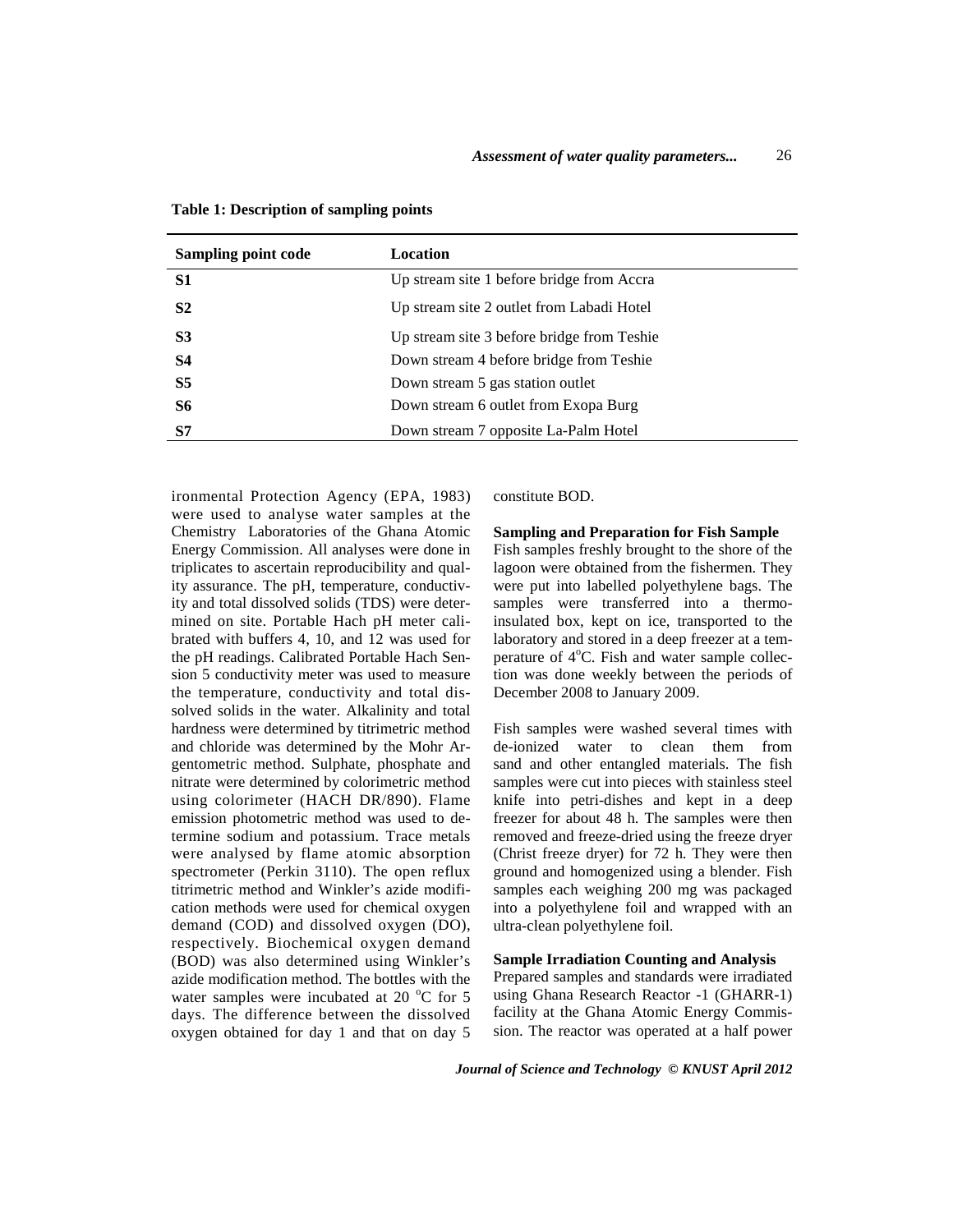of 15 kW and at a thermal neutron flux of  $5x10^{11}$  ncm<sup>-2</sup>s<sup>-1</sup>. The capsules were sent into the inner irradiation sites of the reactor by means of a pneumatic transfer system operating at a pressure of 0.25 atm. The irradiation time, decay time and counting time were chosen according to the half-life of element of interest. Irradiation times were 2 min, 1 h and 6 h with corresponding cooling times of 1 min, 24 h and 30 days respectively prior to counting. Samples and standards were irradiated and counted under same conditions. Counting of irradiated samples and standards were done using a PC-based gamma-ray spectroscopy system. Accuracy and precision of the analytical techniques were assessed by the simultaneous activation of certified standard reference materials NIST-SRM 1566 Oyster tissue and NIST SRM 1547 Peach leaves.

## **RESULTS AND DISCUSSION Hydrochemistry**

The study shows that the electrical conductivity of the lagoon varied between 54.8 mS/cm and 114.6 mS/cm with mean value of  $87\pm19.14$ . The pH values varied between 1.42 and 7.87 with mean value of 6.32±2.20. The highest pH of 7.87 was mainly due to the proximity and influence of the open ocean which normally has a pH range of 7.7 to 8.1 (WRC, 2003). In a lake or pond, the water pH is affected by its age and the chemical discharge by communities and industries (WRC, 2003). They become acidic with time due to the built up of organic material. As organic substances decay, carbon dioxide forms and combines with water to produce a weak acid called carbonic acid. Large amount of carbonic acid lowers the pH. This was clearly demonstrated at sampling point S7.

Results from the study indicate high level of total dissolved solids (TDS), with mean value of  $38.43 \pm 8.43$  mg/l. The values exceed the recommended level of 0.5 g/l (US EPA, 2012) for aquatic life. Therefore aquatic life may suffer under these conditions

A high value for TDS was recorded for sampling points S1 and S6 resulting in an increase in turbidity at these points.

Sampling points S4 and S6 recorded the highest values of 45.4 g/l and 50 g/l respectively. These sites were located in highly populated residential areas. Effluents from domestic, municipal and small scale industry are suggested to have contributed to the enhanced TDS levels. The electrical conductivity (EC) of the water gradually increased up stream and then declined downstream. Two exceptions were reported for S3 and S6. Their conductivities vary between 74.6 mS/cm and 114.6 mS/cm. The conductivities of most fresh waters range from 10 to 1000 µS/cm (Chapman, 1992.). Alkalinity values ranged between 400 mg/l and 2000 mg/l with mean value of  $1057.14 \pm 499.52$ . High  $HCO<sub>3</sub>$ alkalinity can only exist in the presence of Na<sup>+</sup> dominance.

Alkalinity is important for fish and aquatic life because it protects or buffers against pH changes and makes water less vulnerable to acid rains. Water plants need light for photosynthesis. If suspended particles and dissolved solids block out light, photosynthesis and the production of oxygen for aquatic life would be reduced.

All seven locations measured nitrate levels above the limit of 10 mg/l recommended by WHO (WRC, 2003).

Nitrite causes a serious illness (brown blood disease) in fish, even though they do not exist for long in the environment (WRC, 2003). More intensive agricultural production, poor drainage, the spreading of animal manure, sewage sludge effluent all contributed to nitrate leaching. The concentrations of phosphate were very high. The natural background level of  $PO<sub>4</sub><sup>3-</sup> - P$  in waters usually ranges from 0.005 – 10 mg/l (WRC, 2003). High phosphorus availability is generally believed to be a critical factor in eutrophication. The recommended limit for sulphate  $(SO<sub>4</sub><sup>2</sup>)$  ion is 250 mg/l for standing and drinking water (US EPA, 2011). The sulphate concentration of the lagoon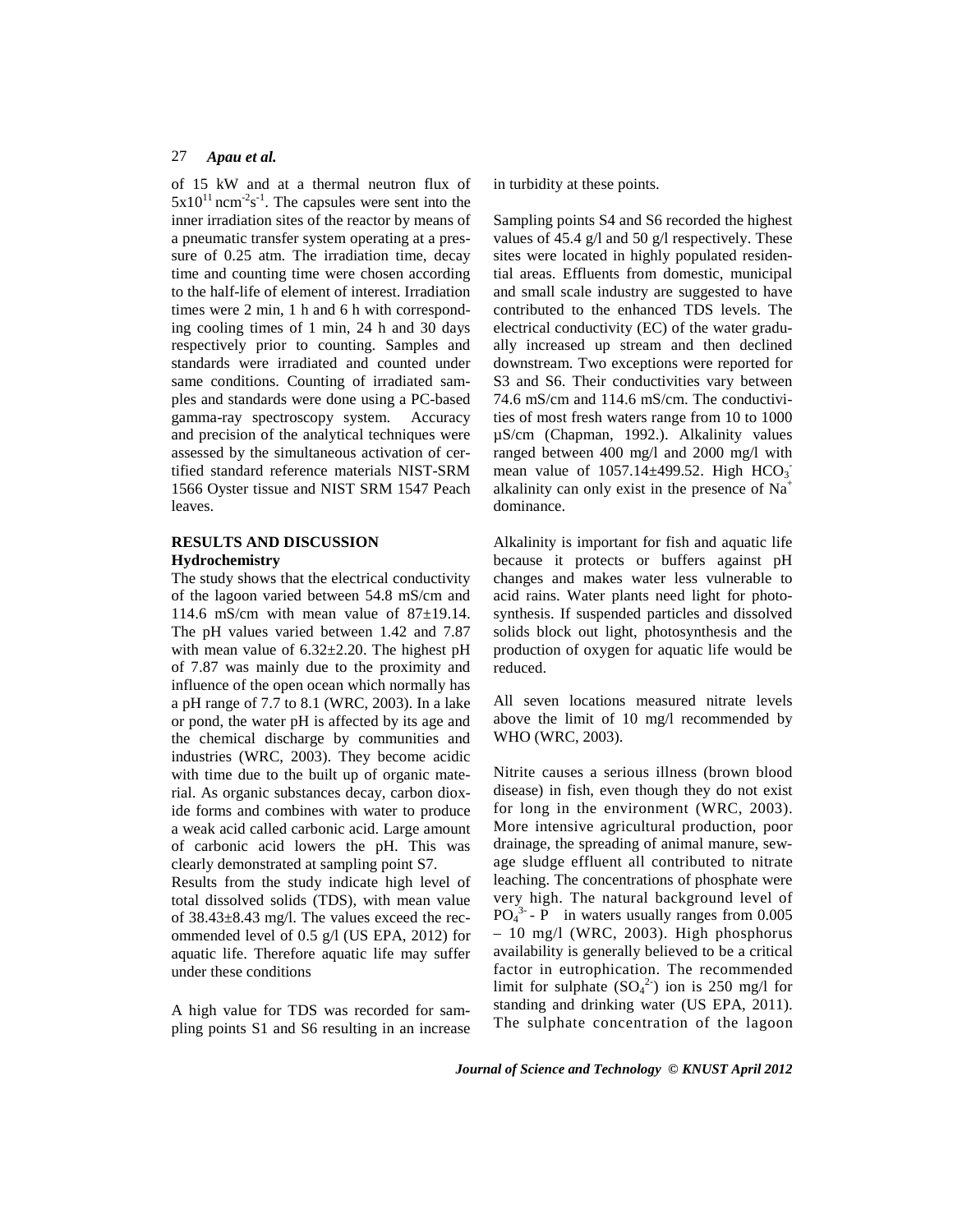| Table 2: Values of physico-chemical parameters in the Kpeshi lagoon |              |                |                         |              |                 |              |                    |          |               |                  |  |
|---------------------------------------------------------------------|--------------|----------------|-------------------------|--------------|-----------------|--------------|--------------------|----------|---------------|------------------|--|
| Parameter                                                           | $\mathbf{S}$ | $\mathbf{S}$   | $\overline{\mathbf{S}}$ | $\mathbf{S}$ | SS              | $\mathbf{S}$ | 57                 | Mean     | Range         | <b>Stddev</b>    |  |
| Hq                                                                  | 7.01         | $\frac{55}{2}$ | 7.27                    | 6.60         |                 | 7.87         | 14.<br>1           | 6.32     | $1.42 - 7.87$ | $\frac{2.20}{ }$ |  |
| Temp                                                                | 31.40        | 30.20          | 31.70                   | 30.70        | 32.10           | 32.10        | 33.00              | 31.60    | 30.20 - 33.00 | 0.94             |  |
| $\mbox{cond}(\mbox{mS}/% \mbox{mS})$                                | 54.80        | 88.20          | 74.60                   | 101.80       | 91.80           | 114.60       | 85.40              | 87.31    | 54.80-114.60  | 19.14            |  |
| cm) $\rm TDS\left(\rm g/l\right)$                                   | 24.10        | 39.90          | 32.90                   | 45.40        | 40.00           | 50.00        | 36.70              | 38.43    | 24.10-50.00   | 8.43             |  |
| $BOD$ (mg/                                                          | 6.58         | 8.74           | 27.91                   | 9.96         | 9.35            | 13.61        | 27.63              | 14.83    | 6.58-27.91    | 9.09             |  |
| い<br>こ                                                              | 800.00       | 400.00         | 1000.00                 | 800.00       | 1200.00         | 1200.00      | 2000.00            | 1057.14  | 400-2000      | 499.52           |  |
| HCO <sub>3</sub>                                                    | 976.00       | 488            | 1220.00                 | 976.00       | 1464.00         | 1464.00      | 2440.00            | 1289.71  | 488-2440      | 609.42           |  |
|                                                                     | 7012.00      | 10074.00       | 9550.00                 | 13596.00     | 9354.00         | 11528.00     | 7726.00            | 9834.29  | 7012-13596    | 2228.54          |  |
| Za                                                                  | 11700.00     | 15920.00       | 14660.00                | 19640.00     | 14420.00        | 17920.00     | 11900.0<br>$\circ$ | 15165.71 | 11700-19640   | 2934.34          |  |
|                                                                     | 510.00       | 620.00         | 600.00                  | 980.00       | 640.00          | 860.00       | 500.00             | 672.86   | 500-980       | 180.25           |  |
| $SO_4$ (mg/l)                                                       | 7820.00      | 12218.00       | 11702.00                | 16598.00     | 11024.00        | 14184.00     | 9418.00            | 11852.00 | 7820-16598    | 2915.08          |  |
| $\rm \stackrel{\textstyle >}{\textstyle \sim}$                      | 3200.00      | 2020.00        | 3240.00                 | 3480.00      | 3440.00         | 2880.00      | 2080.00            | 2905.71  | 2020-3480     | 616.52           |  |
| $PQ_4$                                                              | 270.00       | 700.00         | 880.00                  | 290.00       | 670.00          | 240.00       | 360.00             | 487.14   | 240-880       | 257.02           |  |
| Mg                                                                  | 184.00       | 266.00         | 252.00                  | 364.00       | 238.00          | 312.00       | 190.00             | 258.00   | 184-364       | 64.23            |  |
| ්                                                                   | 340.00       | 320.00         | 260.00                  | 520.00       | 240.00          | 340.00       | 300.00             | 331.43   | 240-520       | 91.55            |  |
| turb (NTU)                                                          | 91.00        | 14.00          | 23.00                   | 21.00        | 16.00           | 33.00        | 14.00              | 30.29    | 14.00 - 91.00 | 27.59            |  |
| TSS                                                                 | 56           | $\circ$        | $\overline{17}$         | 23           | $\overline{13}$ | 23           | 13                 | 28.86    | 13-97         | 30.33            |  |

*Assessment of water quality parameters...*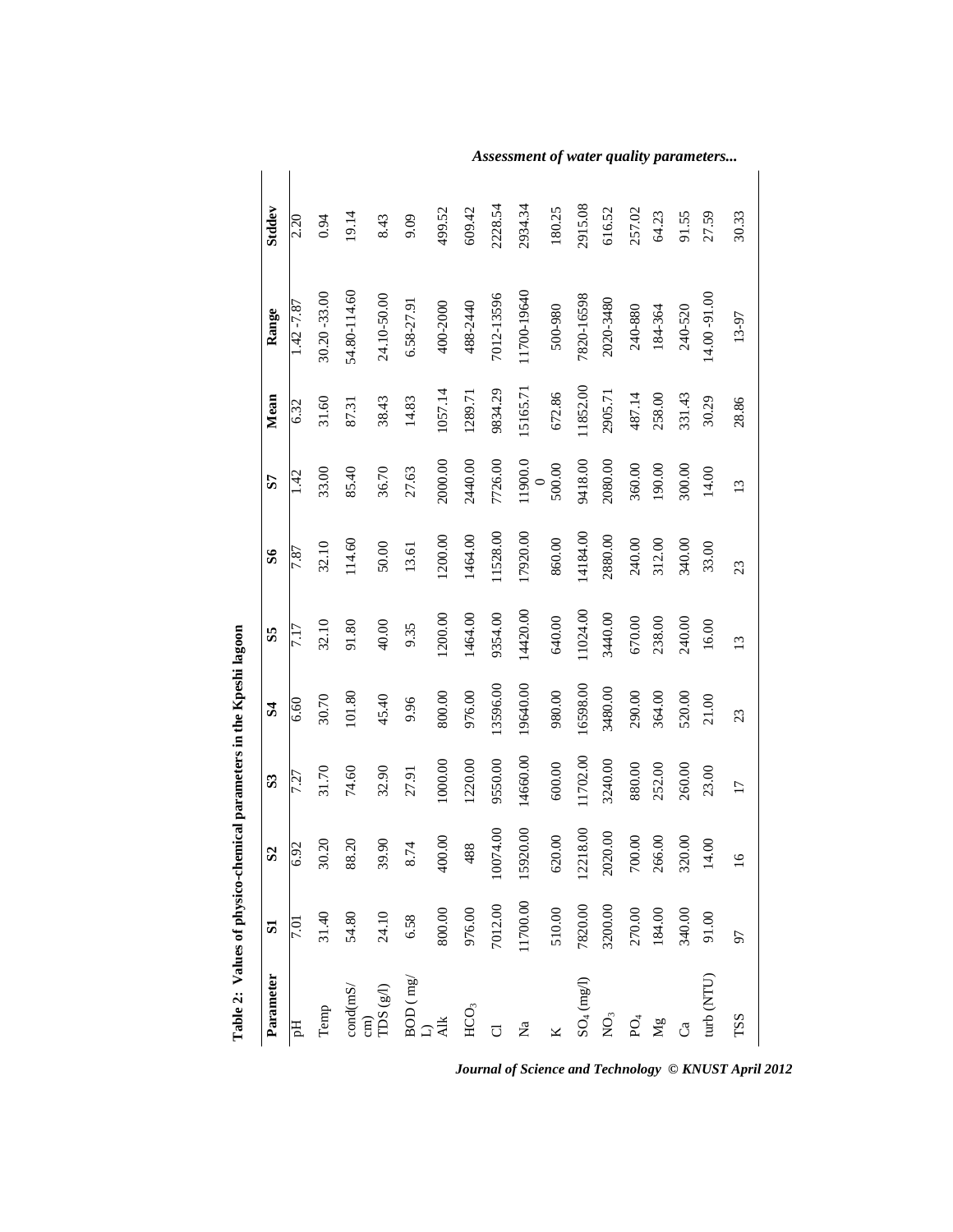ranged from 7820 to 16598 mg/l with S1 and S4 having the lowest and highest values respectively.

All seven sampling points recorded high BOD values ranging from 6.5 mg/l to 27 mg/l with mean value of 14.83±9.09 mg/l. This was suggested to be as a result of high input of organic matter from domestic and municipal waste which consumed the oxygen in the water as it decayed. Micro organism present in these waste consume dissolved oxygen in the water, making it oxygen deficient thereby threatening aquatic life.

water (Karikari *et al.*, 2004).

Table 3 shows the concentration of metals in the lagoon with iron having the highest in all the sampling sites.

Table 4 presents the concentration of trace metals in edible muscle of fish caught with cast net from the southern zone of the lagoon. All the metals were above the maximum permissible limits (UK MAFF (Ministry of Agriculture Fisheries and Food), 1998) for fish. Fish from the Kpeshi lagoon are therefore not safe for human consumption with respect to the metals analysed.

**Table 3: Values of heavy metal concentration in the lagoon (mg/l)** 

|    | S1    | S <sub>2</sub> | S3    | S4    | S5    | S6   | S7   | <b>Mean</b> | <b>Range</b>   | <b>Stddev</b> |
|----|-------|----------------|-------|-------|-------|------|------|-------------|----------------|---------------|
| Fe | 8.40  | 7.20           | 13.20 | 6.00  | 12.00 | 3.00 | 8.20 | 8.29        | 3.00-13.20     | 3.47          |
| Mn | 0.60  | 0.43           | 0.47  | 0.41  | 0.45  | 1.20 | 1.28 | 0.69        | $0.41 - 1.28$  | 0.38          |
| Ph | 11.60 | 8.60           | 6.00  | 2.00  | 2.60  | 1.80 | 2.10 | 4.96        | $1.80 - 11.60$ | 3.89          |
| Cr | 1.60  | 1.40           | 1.80  | 0.20  | 1.00  | 3.00 | 4.00 | 1.86        | $0.20 - 4.00$  | 1.27          |
| Ni | 2.80  | 9.20           | 6.00  | 4.00  | 4.20  | 4.00 | 2.80 | 4.71        | $2.80 - 9.20$  | 2.25          |
| Cd | 0.40  | 0.42           | 0.41  | 0.45  | 1.00  | 1.40 | 0.80 | 0.70        | $0.40 - 1.40$  | 0.39          |
| Al | 6.00  | 12.00          | 9.40  | 13.60 | 5.60  | 4.20 | 1.80 | 7.51        | $1.80 - 13.60$ | 4.29          |

Studies carried out in 1968 (EPA, IAB, 1968) on the same lagoon revealed a BOD load of 2.78 mg/l, indicating the intense human activities that have taken place over the last 40 years. Maximum tolerated BOD value should not be more than 20 mg/l (WRC, 2003).

Chloride concentrations for all seven sampling points were considerably high with mean value of 9834.29±2228.54 mg/l. However, maximum level for fresh water aquatic life is 230 mg/l (US EPA, 1988); higher concentration has no adverse effect.

The Kpeshi Lagoon varied considerably in terms of its chemical and physical parameters. Organic matter was the most frequent cause of water quality problem. From Table 2, the ionic dominance of the lagoon was Na>K>Ca>Mg and  $SO_4 > C1 > NO_3 > HCO_3 > PO_4$ . This did not agree with ionic patterns for most tropical fresh

**Table 4: Metals in fish samples**

| <b>Element</b> | Concentration (mg/kg) |
|----------------|-----------------------|
| Cа             | $15709.91 + 75.35$    |
| A1             | $708.47 + 4.95$       |
| Mg             | $5171 + 92.07$        |
| Mn             | $39.28 + 5.43$        |
| V              | $3.34 + 0.05$         |
| K              | 5999.94 + 87.30       |
| Nа             | $3775.70 \pm 24.80$   |
|                |                       |

### **CONCLUSION**

The results of the study that characterized the Kpeshi lagoon in terms of the physico-chemical properties revealed severe pollution of the lagoon especially with respect to organic matter. The highly polluted sites were those located close to the urbanized, agricultural and industrialized areas. Pollution of this proportion can destroy the aquatic ecosystem of the exposed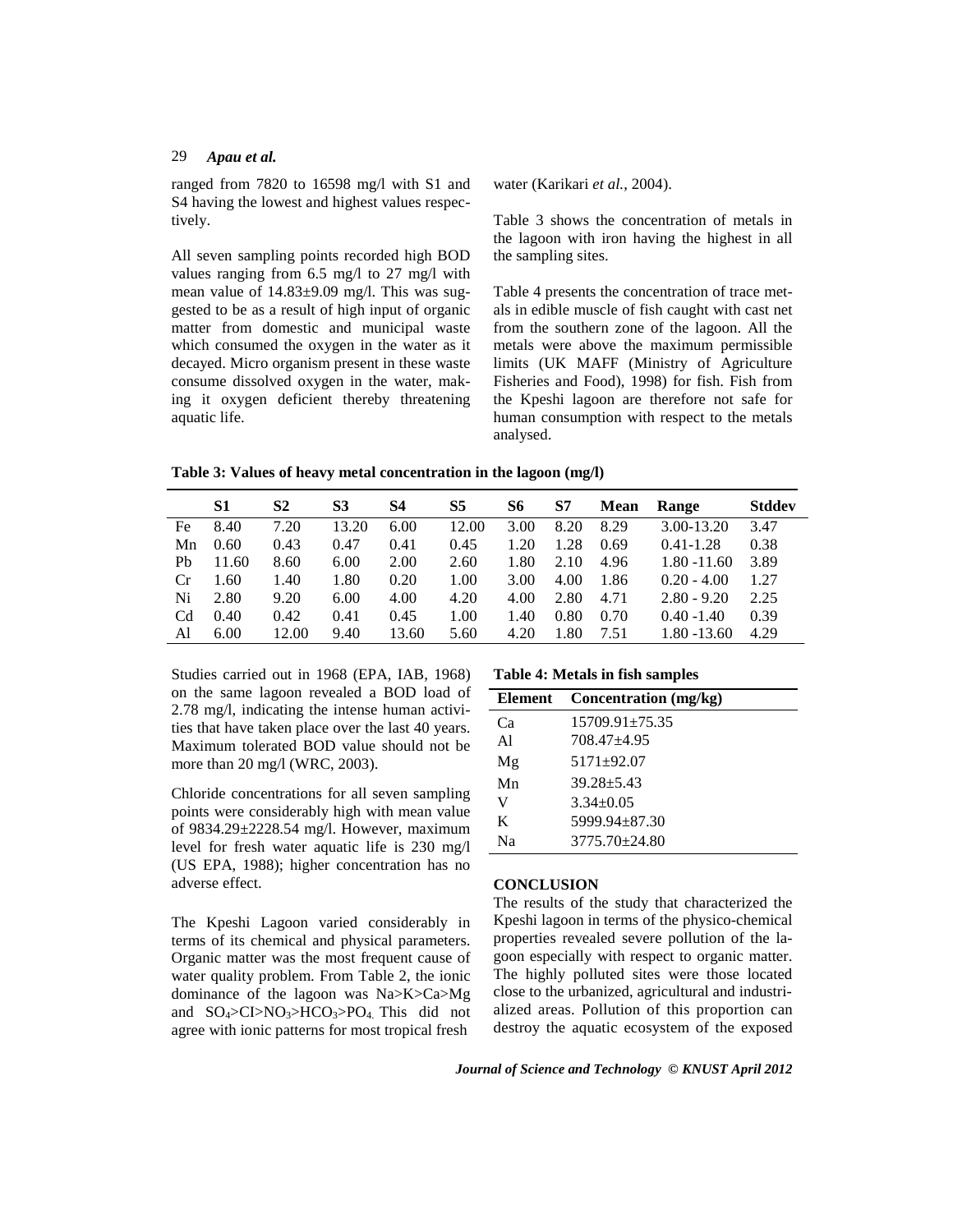### **ACKNOWLEDGEMENT**

The authors thank Meteorological Department at Kotoka International Airport, Accra and Ghana Atomic Energy Commission for the facilities provided. The authors express their utmost gratitude to Mr David Dotse Wemegah of KNUST for his contribution during the map work.

The authors also express gratitude to Messers Osei Akoto, Godfred Darko and Nathaniel Owusu Boadi all at KNUST for proofing the manuscript and making constructive suggestions.

### **REFERENCES**

- Ansah-Asare, D. O and Asante, K. A. (1998). A comparative study of the nutrient status of two reservoirs in southeast Ghana. Lakes and reservoirs: *Research and Management, 3: 205-217*.
- Ansah-Asare, D. O. (2001). Land-based sources of pollution and environmental quality of Weija Lake. J. Gh. Sci. Assoc. 3, 100- 108. Calvet, R. (Ed), (1990), Nitrates-Agriculture-Water: International Symposium by INRA, Paris.
- Chapman, D. (1992). Water quality assessment, a guide to the use of biota, sediments and water in environmental monitoring. Uni. Press. Cambridge.
- Dapaah, S. and Agyekum, W.A. (2002). Hydraulic properties of a fractured granitic aquifer in Central Ghana. *J. Gh. Sci. Assoc*, *4: 63-64.*
- Dickson, K. B. and G. Benneh (1980). *A new geography of Ghana*, Longman, London.

Dugan P. J. (ed.) (1990). Wetland conserva-

tion- A review of current issues and required action. IUCN, Gland, Switzerland.

- EPA (1983). EPA methods of chemical analysis of water and wastewater. EPA/600/4- 79/020. USA, 374.3.1-375.4.3.
- Gray, S., Hanrahan, G., Mckelvie, I., Tappin, A., Tse, F. and Worsfold, P. (2006). Flow analysis techniques for spatial and temporal measurement of nutrients in aquatic systems. *Environ. Chem. 3: 4-12.*
- Karikari, A. Y. and Bosque-Hamilton, E. K. (2004). The water quality of Lake Bosomtwi and its feeder streams. *J. Gh. Sci. Assoc*. *Vol.4 (1): 117-120.*
- Kjerfve, B. (1986). Comparative Oceanography of Coastal Lagoons. In: D. A Wolfe (org.). Estuarine Variability. Academic Press Columbia, 63-81.
- Koukal, B., Dominik, J., Vignati, D., Arpagaus, P., Santiago, S. and Benaabidate, L. (2004). Assessment of water quality and toxicity of polluted Rivers Fez and Sebou in region of Fez (Morocco). *Environmental Pollution,* 131, 163-170.
- Sherman, A. and Sherman S. J. Chemistry And Our Changing World 2<sup>nd</sup> Edition, Prentice Hall Englewood Cliffs, New Jersey, 1989 and 1983.
- Standard Methods (1998). Standard method for the examination of water and wastewater. 20<sup>th</sup> Ed. American Public Health Association, Washington DC.
- US EPA. Water Resource Center (2012). http:// water.epa.gov/aboutow/ownews/wrc/x.cfm (Accessed on 06/03/2012)
- US EPA (2011). Inorganic Contaminants and Other constituents. (PDF) (Accessed on 06/03/2012) http://www.epa.gov/safewater/ sulpfate.html